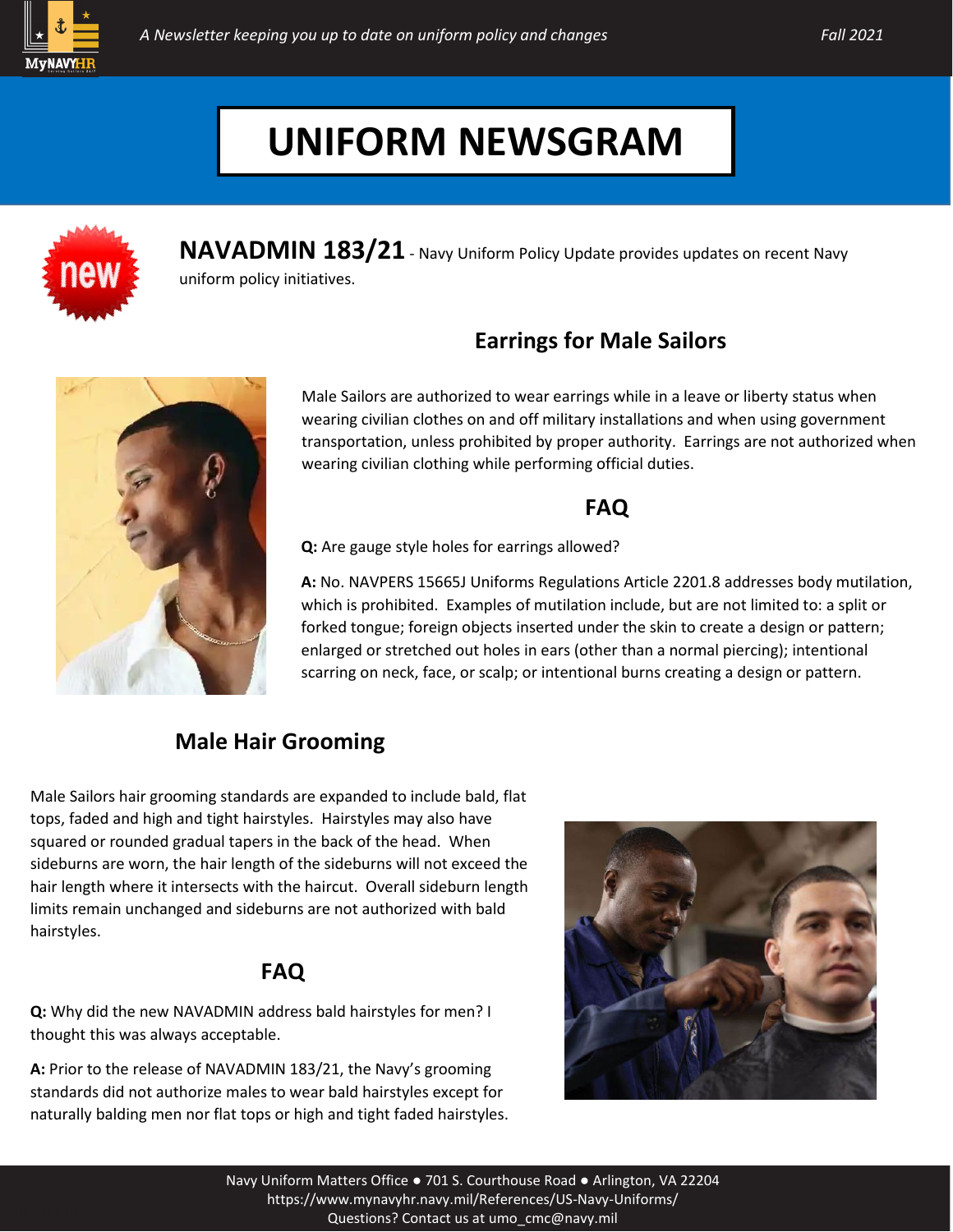



**NAVADMIN 183/21** - Navy Uniform Policy Update provides updates on recent Navy uniform policy initiatives.

## **Female Hair Grooming**



Female hair grooming standards are expanded to authorize very short length hairstyles that show the scalp. Overall, very short length hairstyles will not exceed two inches in bulk and four inches in length anywhere on the head. Very short length hairstyles may also include a taper at the back and side of the head and one straight fore and aft hard part. The lower edge of tapers may be rounded, squared or shapeless. Tapers will extend from the lower hairline at the back and side of the head upward to facilitate gradual blending with longer hair lengths. Hard parts are optional and will not exceed four inches in length and oneeighth of an inch in width. One hard part may be edged, shaved or clipped on the left or right side of the head, positioned above the temple, but no higher than the approximate area where the top and side of the head meet. Bald hairstyles (razor cut or shaved short) remain unauthorized except in the case of medically prescribed treatments and required care.



# **FAQ**

**Q:** In regards to very short hairstyles for females, the length of hair cannot be longer than four inches. Does this mean that a female cannot grow her hair longer than four inches after having a very short hairstyle?

**A:** Article 2201.1.b(6) of NAVPERS 1566J USN Uniform Regulations states "Very short length hairstyles will not exceed two inches in bulk and four inches in length anywhere on the head. Very short length hairstyles may also include a taper at the back and side of the head and one straight fore and aft hard part." Basically, if you have a tapered style cut or a hard part, your hair length cannot be more than four inches.

#### **Medical and Religious Waivered Beards**

Male Sailors with an approved modified shaving regimen in line with BUPERSINST 1000.22 or an approved religious accommodation to wear a beard in line with BUPERSINST 1730.11 are authorized to optionally edge (outline or shape) the outer edges of their beards on the face and neck. Edging, outlining or shaping of beards is defined as the light clipping or trimming of hair at the very outer edges of the beard to give a shaped appearance. If irritation, discomfort or skin outbreak occurs, immediately discontinue edging/outlining the beard.

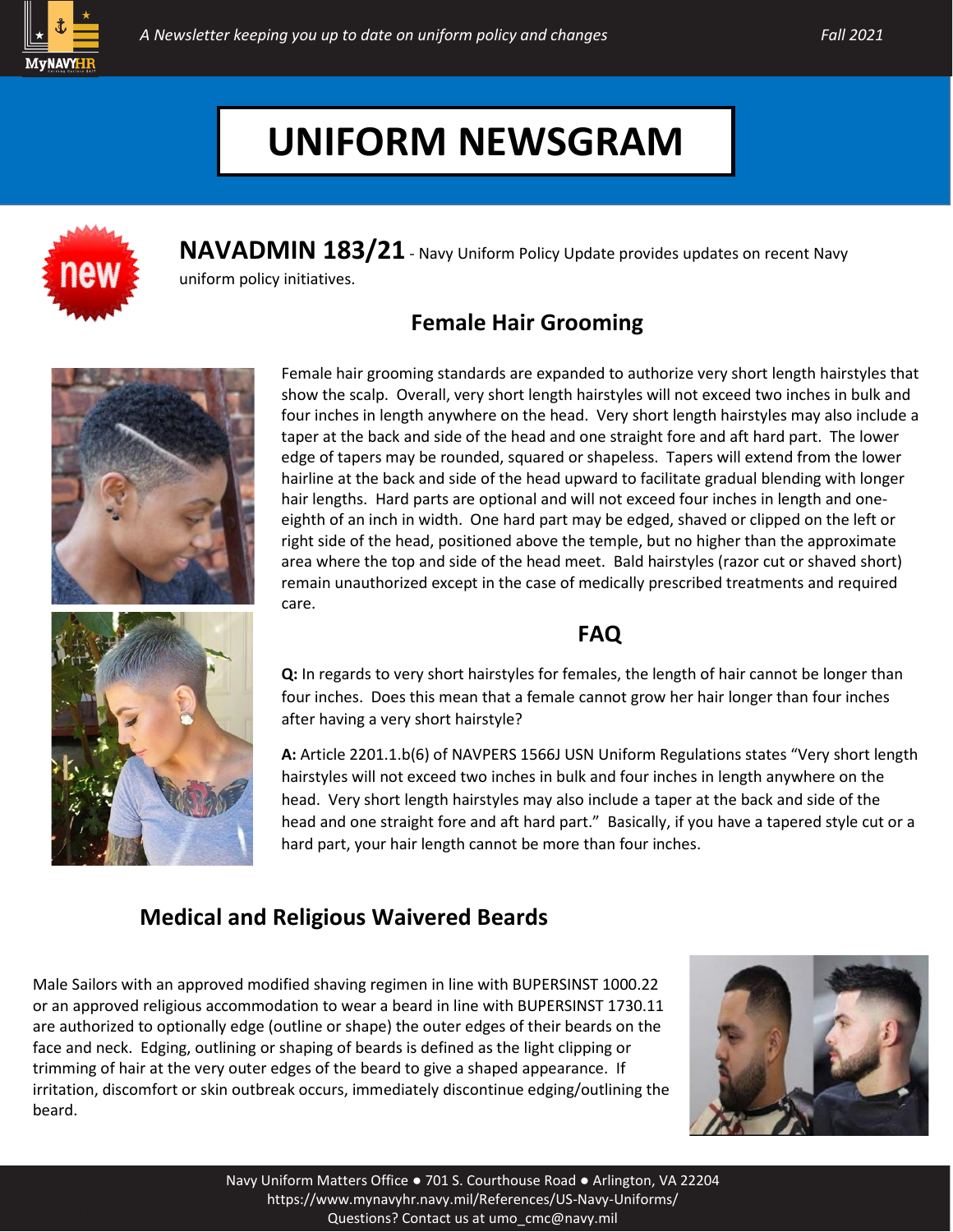



**NAVADMIN 183/21** - Navy Uniform Policy Update provides updates on recent Navy uniform policy initiatives.

#### **Prescription Eyeglasses**

Authorized prescription eyeglasses and frames worn in uniform must be silver/gray, black, brown, navy blue, gold or clear/translucent. The frame around the lens can be of a different but authorized color. Frame color can also consist of a combination of two authorized colors. Prescription glasses with transitional lenses are authorized except in military formations. When medically prescribed, other tints are authorized when documented and medically prescribed by the proper military medical care provider. Retainer straps may also be worn for foreign object debris (FOD) prevention only and will be black in color and worn snugly against the head. When not in use, eyeglasses will not be worn on top of the head or hanging around or off the neck. Sailors on deployment on the date of this message will have up to 60 days upon returning to homeport to comply with this policy.



**Sunglasses**

Effective 30 October, 2021. Authorized sunglasses worn with the uniform must have solid color frames that may be silver/gray, black, navy blue, brown, tan, gold or green. The frame around the lens can be of a different but authorized color. Lenses will be non-mirrored, black, brown, dark green or dark grey. Sunglasses may have small logos on the frame and/or lens. Retainer straps may also be worn for FOD prevention only and will be black in color and worn snugly against the head. When not in use, sunglasses will not be worn on top of the head or hanging around or off the neck. Sailors on deployment on the date of this message will have up to 60 days upon returning to homeport to comply with this policy.

#### **FAQ**

- **Q:** When do the new rules for glasses and sunglasses go into effect?
- **A:** 60 days from the release of NAVADMIN 183/21 i.e. 30 October, 2021.
- **Q:** Can the frames of my eyeglasses be multiple colors?

**A:** From Uniform Regulations, NAVPERS 15665J Article 2101.3.d "Frame colors may consist of a combination of two authorized colors to include framing that holds the lens in place."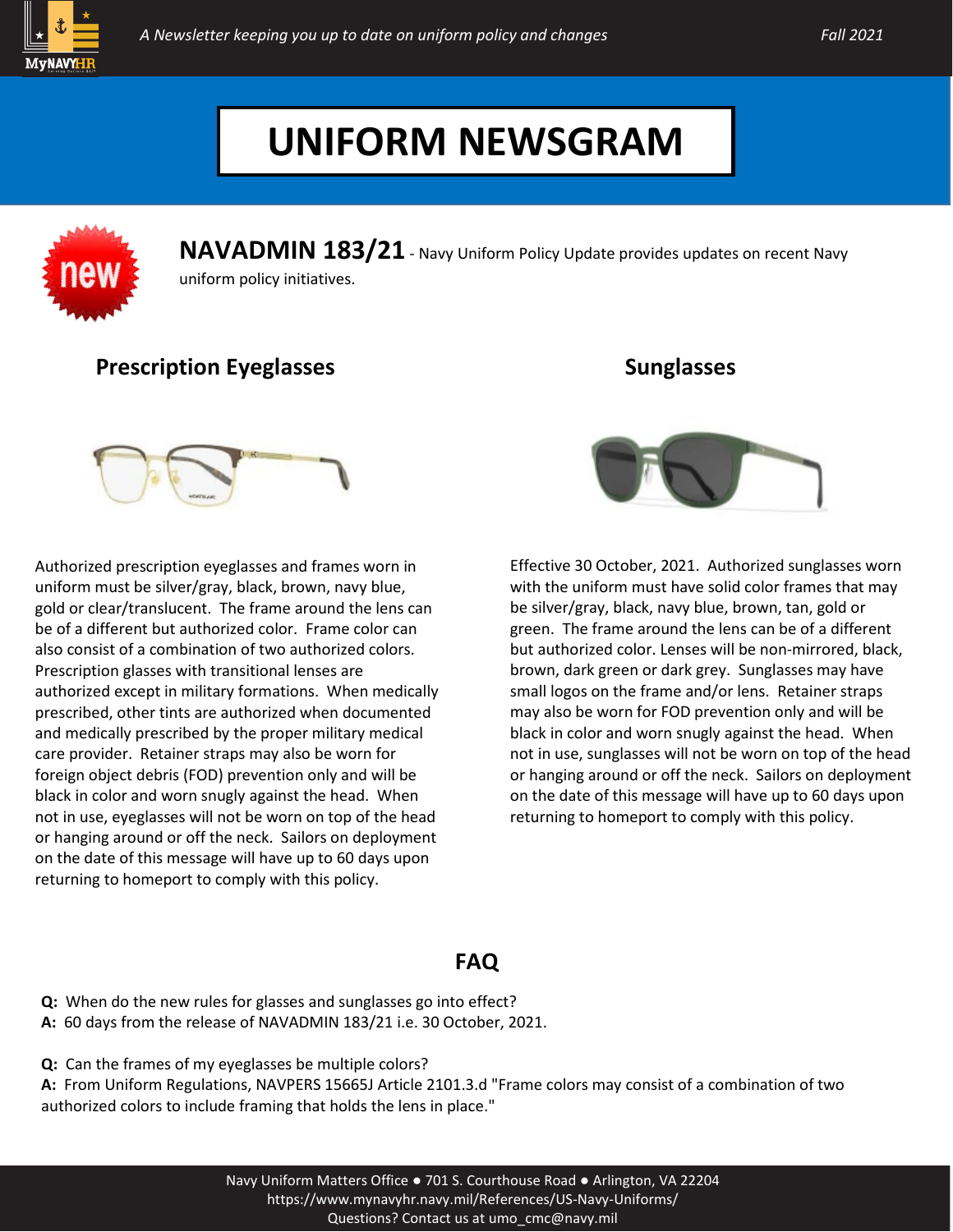



**NAVADMIN 183/21** - Navy Uniform Policy Update provides updates on recent Navy uniform policy initiatives.

### **Medically-Prescribed Head Coverings**



Male and female Sailors undergoing medically-prescribed health treatment or care that results in a drastic loss of hair, or the scalp becomes too sensitive to wear wigs/hair pieces, military covers, protective head gear or equipment are authorized to wear fabric head coverings (solid colors of black, khaki/tan, navy blue or white). Medically prescribed head coverings will match the color of the military cover prescribed for wear with the uniform being worn. The need to wear fabric head coverings must be medically documented and prescribed by appropriate military healthcare providers.

### **FAQ**

**Q:** Who decides that a Sailor is authorized to wear a head covering?

**A**: Authorization to wear medical head coverings require medical documentation and prescription by the appropriate military healthcare providers.

### **Bracelets, Wristwatches, Smartwatches, and Fitness Trackers**

Wristwatch wear in uniform is expanded to include smartwatches and fitness trackers. Only one wristwatch/smartwatch and one fitness tracker can be worn simultaneously and each on a different wrist. When wearing a bracelet, a wristwatch/smartwatch or fitness tracker is not authorized on the same wrist as the bracelet. Authorized wristwatches/smartwatches and fitness tracker colors when wearing a Navy uniform include solid black, brown, dark green, grey, navy blue, tan, white, copper, gold (metal), silver (metal) and gold/silver combination (metal) only. Smartwatches and fitness trackers are subject to applicable security regulations. Bracelets worn while in uniform may consist of natural metals or fabricated materials (e.g., plastic, wood, silicone or stone) and may be solid black, brown, dark green, grey, navy blue, tan, white, copper, gold and silver only.

#### **FAQ**

**Q:** I was told that only E-7 and above can wear gold watches. Is this true? **A**: No. Watch colors listed in NAVPERS 15665J Article 2201.6.f apply to all Sailors regardless of rank.



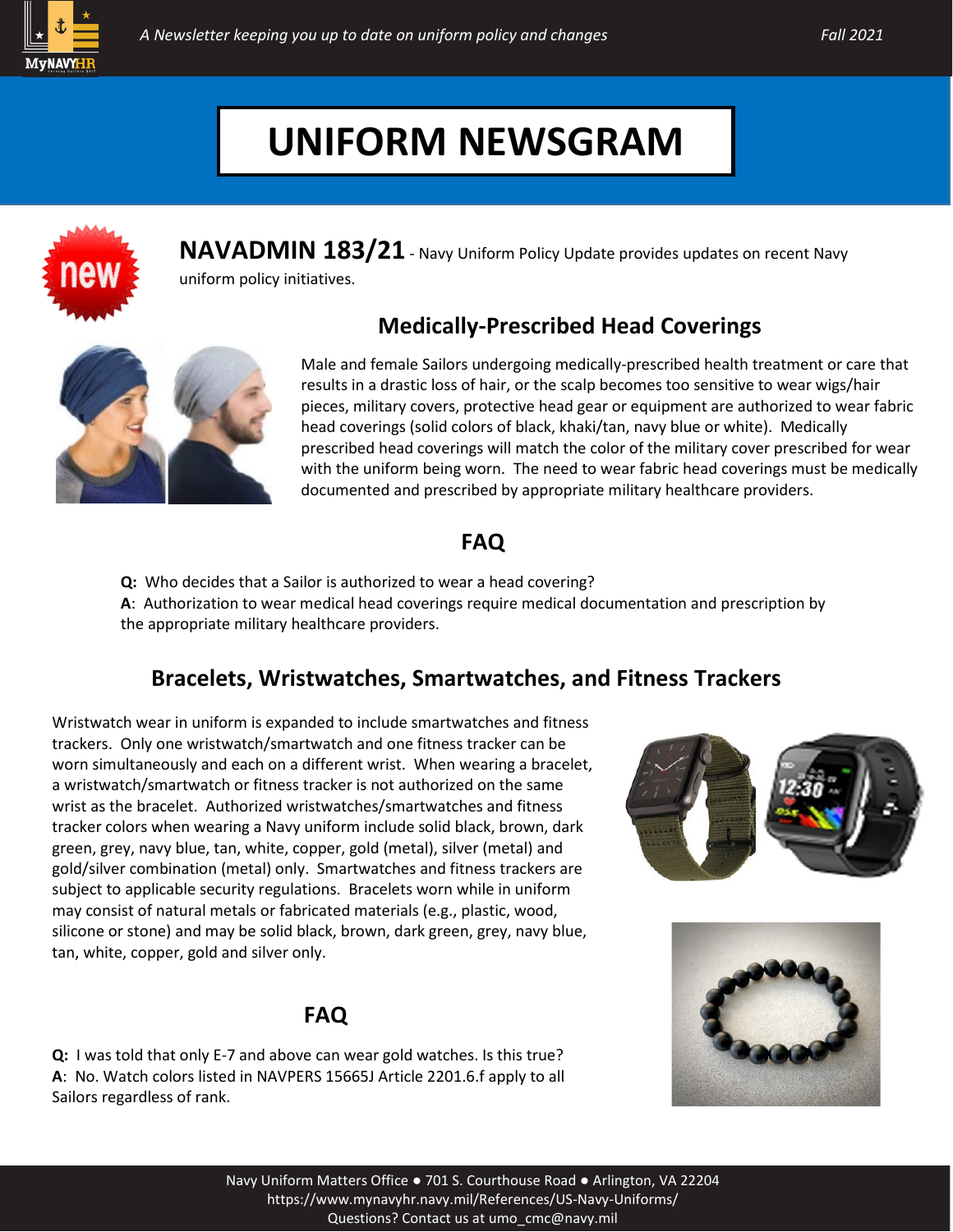



**NAVADMIN 183/21** Navy Uniform Policy Update provides updates on recent Navy uniform policy initiatives.

### **Accented Names**



Sailors whose legal names contain accents are authorized to include and display those accents in the name tags, name patches or name tapes while wearing a uniform.

#### **FAQ**

**Q:** The new NAVADMIN states that accents on nametapes are now authorized. Does that include hyphens?

**A:** Yes. Hyphens are included with the addition of accents to name tags, name patches, and name tapes in uniform.

### **NWU II/III Shoulder Patches**

Sailors may optionally wear one or two shoulder patches when wearing the NWU Type II/III. When wearing one or two shoulder patches, the Reverse U.S. Flag patch will be worn on the right shoulder pocket flap. Patches worn on the left pocket flap will be an authorized shoulder patch (Command/Unit Logos or Don't Tread on Me). Shoulder patches remain optional for personal purchase and wear with the NWU Type II/III. Command mandated shoulder patches will be procured and issued by the command directing its wear. NWU shoulder patches may be either laser cut or of embroidered construction.

### **FAQ**

**Q:** Are "green, olive, and tan" the only authorized colors to be used in the design of command patches, or can additional and/or "complimentary" colors, i.e. "red, yellow, gold, blue, etc" also be included in the design?

**A:** Authorized colors for the Command/Unit shoulder patch include green, olive, tan and black. Navy Uniform Regulations NAVPERS 15665J, Article 3603.4a states "Patches will consist of subdued matching colors and NWU pattern less black pixels of the NWU worn (that is, the Camouflage fabric will only contain green, olive, and tan coloring)." Colors not specifically mentioned are not authorized.









Navy Uniform Matters Office ● 701 S. Courthouse Road ● Arlington, VA 2220[4](https://www.mynavyhr.navy.mil/References/US-Navy-Uniforms/Questions?%20Contact%20us%20at%20umo_cmc@navy.mil) [https://www.mynavyhr.navy.mil/References/US](https://www.mynavyhr.navy.mil/References/US-Navy-Uniforms/Questions?%20Contact%20us%20at%20umo_cmc@navy.mil)-Navy-Uniforms/ [Questions? Contact us at](https://www.mynavyhr.navy.mil/References/US-Navy-Uniforms/Questions?%20Contact%20us%20at%20umo_cmc@navy.mil) umo\_cmc@navy.mil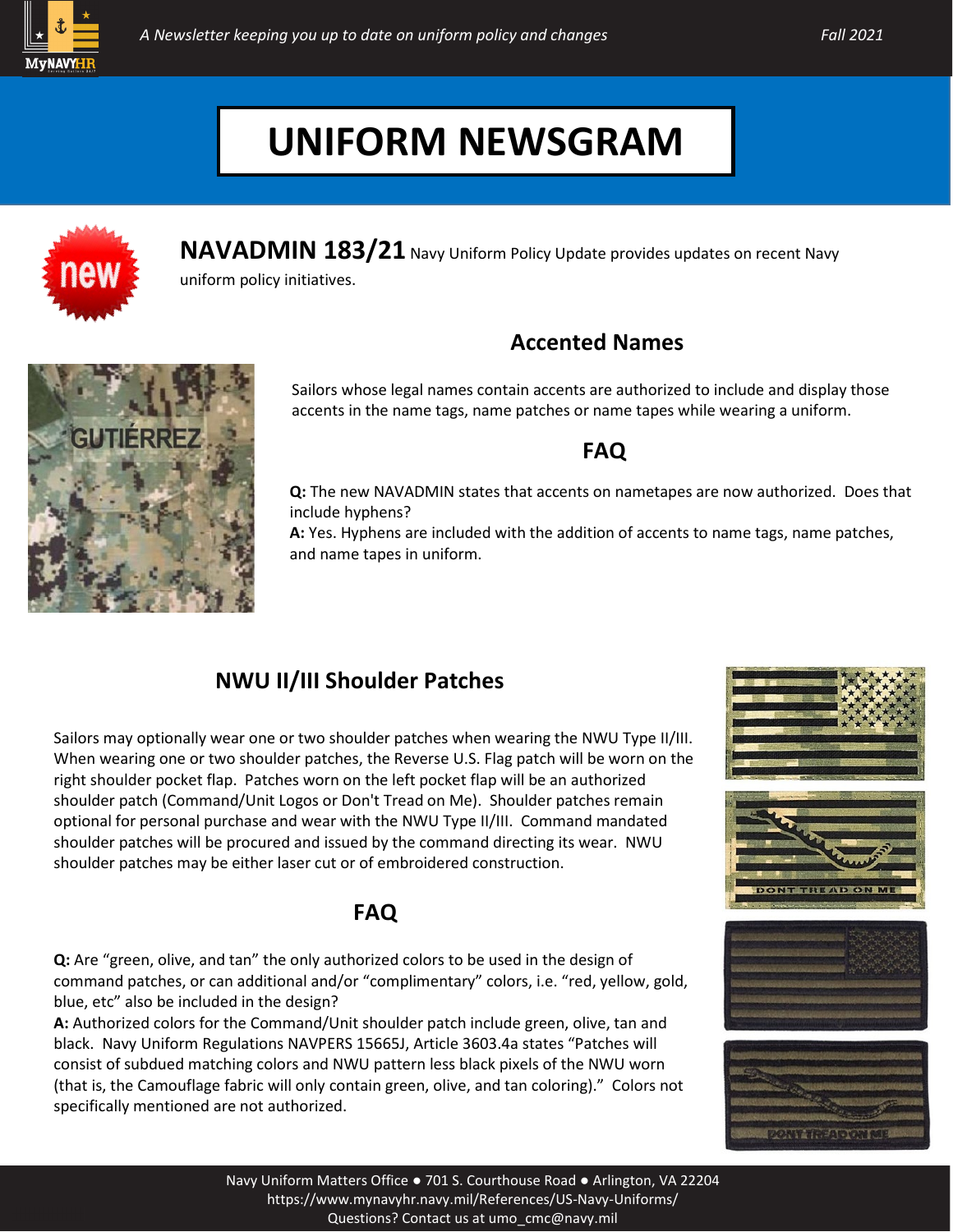



**NAVADMIN 183/21** Navy Uniform Policy Update provides updates on recent Navy uniform policy initiatives.

## **Female Dress Shoes (Pumps)**



The authorized maximum heel height for female dress shoes (pumps) is increased from two and 5/8 inches to three inches. Three inch heels are considered the maximum heel height worn in professional work or business environments. Commercially procured shoes are authorized provided they conform to the guidelines specified in NAVPERS 15665J, U.S. Navy Uniform Regulations for

#### **FAQ**

**Q:** How do I measure heel height on my pumps?

**A:** Measure from the bottom of the heel to where it connects to the shoe. Navy Uniform Regulations NAVPERS 15665J, Article 3501.54.b states heels will be 5/8 inch to 3 inches.

### **Male Swimwear**

Authorized male swimwear when conducting physical training or the semi-annual Physical Readiness Test is expanded to include performance/competition swimwear.

#### **FAQ**

**Q:** What article covers performance/competition swimwear?

**A:** Uniform Regulations, NAVPERS 15665J Article 3601.9 covers performance/competition swimwear.

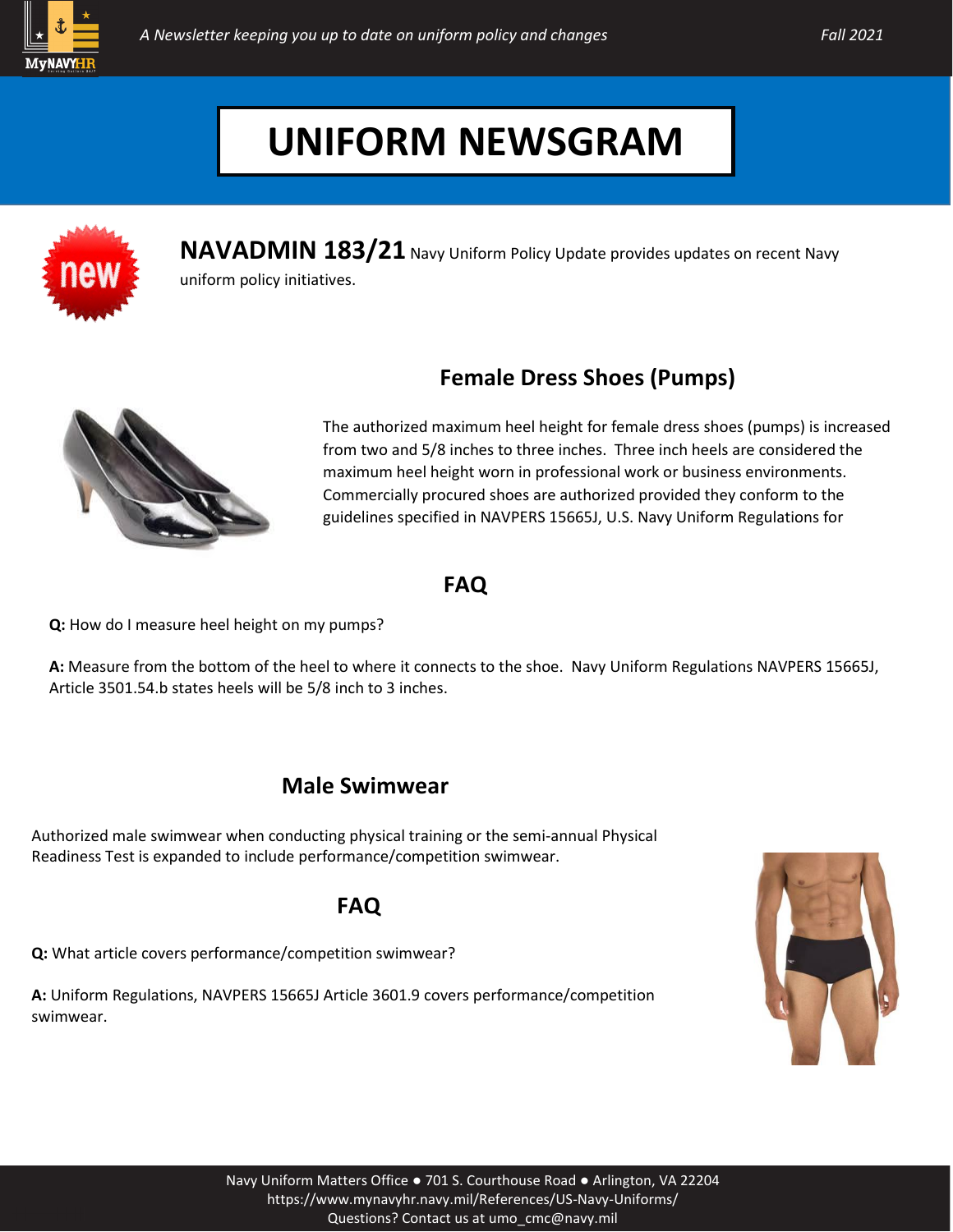



**NAVADMIN 183/21** - Navy Uniform Policy Update provides updates on recent Navy

uniform policy initiatives.

## **Military Covers while in a POV**



The requirement to wear a cover while in uniform when entering, exiting and driving on military installations in a POV is rescinded. As a military courtesy, covers should be worn by the driver of a POV when entering a military installation if required to return a salute. Covers will remain worn when in uniform while transiting in military or government vehicles unless impractical for safety or security reasons.

### **FAQ**

**Q:** It seems that officers are required to wear their cover while in a POV every time they enter a military installation. Is there a situation that an officer would not have to wear their cover entering a military installation?

**A:** An officer would not have to wear a cover if the gate guard were a civilian, as they would not be saluting.

## **Command Insignia**

Authorization to wear the incumbent Command Insignia has been extended to include all eligible officers. This policy change authorizes eligible flag officers to wear the appropriate Command Insignia in the incumbent position on Navy uniforms. Only one incumbent Command Insignia may be worn on the uniform.

### **FAQ**

**Q:** Is there a situation where an officer could wear a Command-at-Sea insignia at the same time as a command Ashore/Project Manager insignia?

**A:** No. Navy Uniform Regulations NAVPERS 15665J, Article 5201.b states "Only one incumbent command insignia may be worn."



**Command-at-Sea** 

**Command Ashore/ Project Manager**